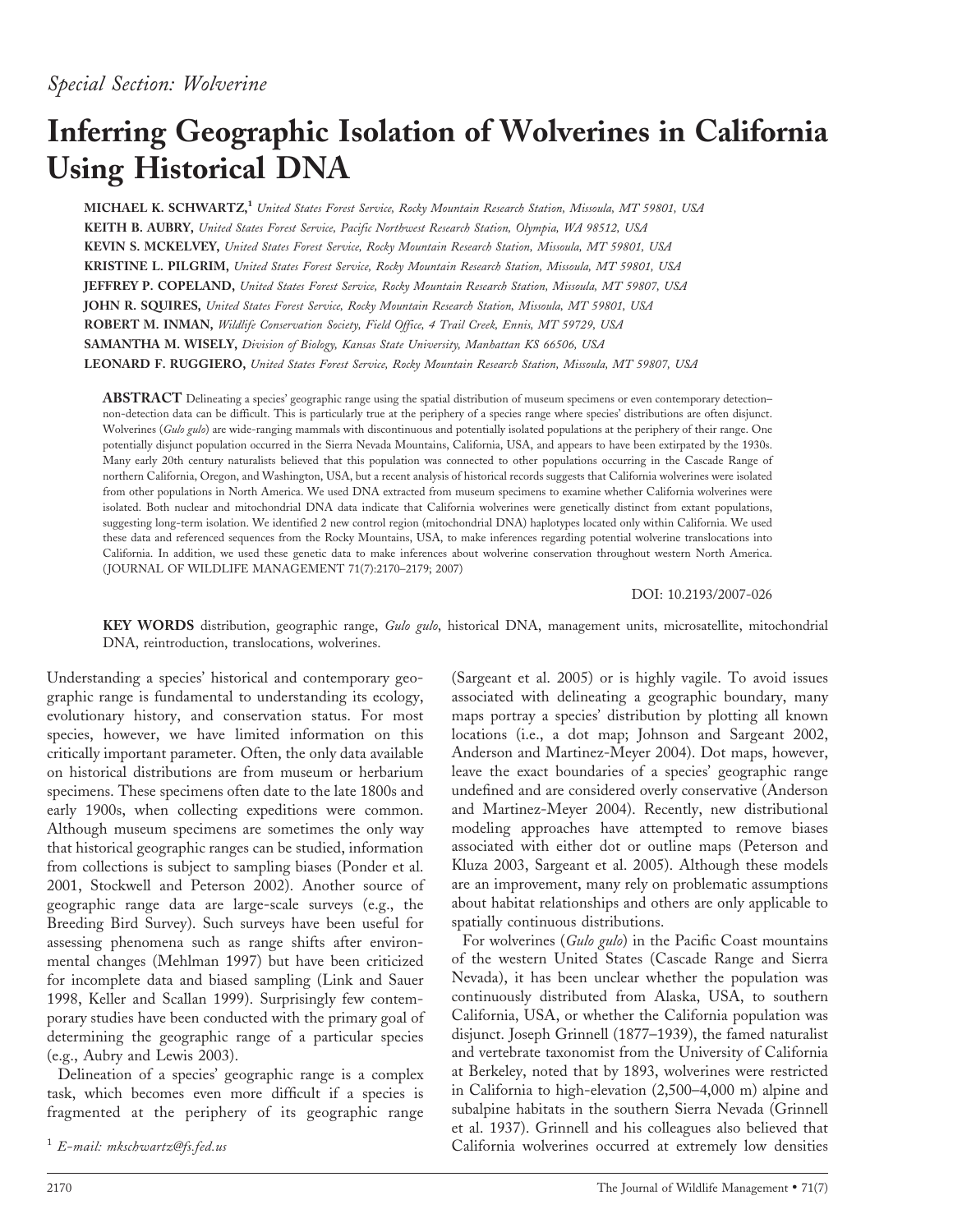Table 1. California wolverine museum specimens analyzed with mitochondrial and nuclear DNA markers. All samples were collected between 1891 and 1922.

| Sample no. | Museum <sup>a</sup> | Date collected (collector)  | <b>Sex</b>  | <b>Location</b> collected                        | <b>DNA</b> extracted |
|------------|---------------------|-----------------------------|-------------|--------------------------------------------------|----------------------|
| 032571     | <b>NMNH</b>         | 1891 (J. H. Lowry)          | M           | Pine City, CA                                    | $\rm No$             |
| 032487     | <b>NMNH</b>         | Feb 1892 (J. H. Lowry)      | F           | Chiquito Lake, Fresno County, CA                 | Yes                  |
| 051317     | <b>NMNH</b>         | Jan 1893 (J. H. Lowry)      | F           | Chiquito Lake, Fresno County, CA                 | Yes                  |
| 16373      | MVZ                 | Sep 1911 (J. W. Drouillard) | F           | Sierra Nevada Mountains, Tulare County, CA       | Yes                  |
| 22121      | MVZ                 | Jul 1915 (C. L. Camp)       | F           | Head of Lyell Canyon, Yosemite National Park, CA | Yes                  |
| 22120      | MVZ                 | Jul 1915 (C. L. Camp)       |             | Head of Lyell Canyon, Yosemite National Park, CA | $\rm No$             |
| 30049      | MVZ                 | Aug 1919 (E. W. McDonald)   | $U^{\rm b}$ | Head of Twin Lake, Tulare County, CA             | Yes                  |
| 32807      | MVZ                 | Dec 1921 (A. J. Gardinsky)  | F           | Mono Lake, Mono County, CA                       | Yes                  |
| 33475      | MVZ                 | Feb 1922 (A. J. Gardinsky)  | F           | Saddlebag Lake, Mono County, CA                  | Yes                  |

<sup>a</sup> NMNH = National Museum of Natural History, Washington D.C., USA; MVZ = Museum of Vertebrate Zoology, Berkeley, CA, USA. b Unknown.

within this geographically restricted range at that time (Grinnell et al. 1937).

Grinnell et al. (1937) were unsure of the geographic extent of the wolverine's range in California prior to 1893 but found little evidence that wolverines occurred north of the central Sierra Nevada historically. A recent analysis of the historical distribution and broad-scale habitat relations of wolverines in the contiguous United States (Aubry et al. 2007) revealed what appears to be a substantial gap in the wolverine's distribution between the central Sierra Nevada in California and the northern Cascade Range in Washington, USA. Their analyses suggest that the lack or extreme scarcity of historical records in northern California, Oregon, USA, and southern Washington reflects a lack of suitable habitat in those areas (Aubry et al. 2007). In contrast, most current maps of historical wolverine distribution, as well as maps from many early naturalists, depict an extensive and continuous distribution across much of the mountainous western United States, including an area extending from the Canadian border to the southern Sierra Nevada (Seton 1929, Hall and Kelson 1959, Hash 1987). Given that the last verifiable record of wolverine occurrence in the Sierra Nevada was in 1922 (Grinnell et al. 1937, Aubry et al. 2007), validating the results of such work is problematic, and novel approaches and techniques are required to further elucidate the historical distribution of wolverines in California.

We combined recent developments in molecular biology with both phylogenetic and population genetic analyses to investigate the potentially disjunct nature of the wolverine's historical distribution in the Pacific Coast mountains of the western United States. If wolverines were restricted to the southern Sierra Nevada and did not occur in northern California or southern Oregon, we would expect California wolverines to have unique genetic signatures. Conversely, if wolverine populations in the western mountains had a continuous distribution or maintained connectivity by regularly traversing unoccupied regions of the Cascade Range or Great Basin, we would expect California wolverines to share haplotypes with other populations in North America. We used data on both nuclear and mitochondrial DNA (mtDNA) obtained from museum specimens of California wolverines collected in the late 19th

and early 20th centuries, and tested the hypothesis that California wolverines were isolated from other populations in North America (vs. the null hypothesis of non-isolation). In addition, we used these genetic data, which included samples from throughout North America, to make inferences about wolverine conservation in California and throughout western North America.

## METHODS

#### Wolverine Samples and DNA Extraction

We attempted to obtain DNA from 9 wolverine skulls collected in California and located at the Smithsonian Institution's National Museum of Natural History and the University of California's Museum of Vertebrate Zoology (Table 1). All specimens were skulls collected between 1891 and 1922 (Table 1). To minimize damage to museum specimens, we sampled the maxilloturbinal bone from each skull (Wisely et al. 2004b). In the laboratory, we extracted the DNA in a separate satellite laboratory equipped to process ancient and historical DNA and exclusively used for the extraction and processing of DNA from museum specimens. We followed recommended ancient DNA protocols to avoid contamination (Herrmann and Hummel 1994, Hofreiter et al. 2001, Wisely et al. 2004b, Gilbert et al. 2005).

We compared the California wolverine sequences to published sequences from Northwest Territories, Canada (Wilson et al. 2000); Scandinavia (Walker et al. 2001); the Rocky Mountains (Cegelski et al. 2006); Alaska; northwestern Canada; and Eurasia (Tomasik and Cook 2005) and samples collected through our ongoing research efforts in the Rocky Mountains, Alaska, and Mongolia (Table 2, Fig. 1; Ulizio et al. 2006, Copeland et al. 2007, Squires et al. 2007). We did not compare these datasets quantitatively with similar data presented by Chappell et al. (2004) because of the short fragment length (200 base pairs [bp]) presented by these authors.

#### Mitochondrial DNA Sequencing

We initially sequenced 344 bp of the left domain of the mtDNA control region from a contemporary wolverine tissue sample by using universal primers, protocols from Shields and Kocher (1991), and the polymerase chain reaction (PCR). Using this sequence, we then designed a set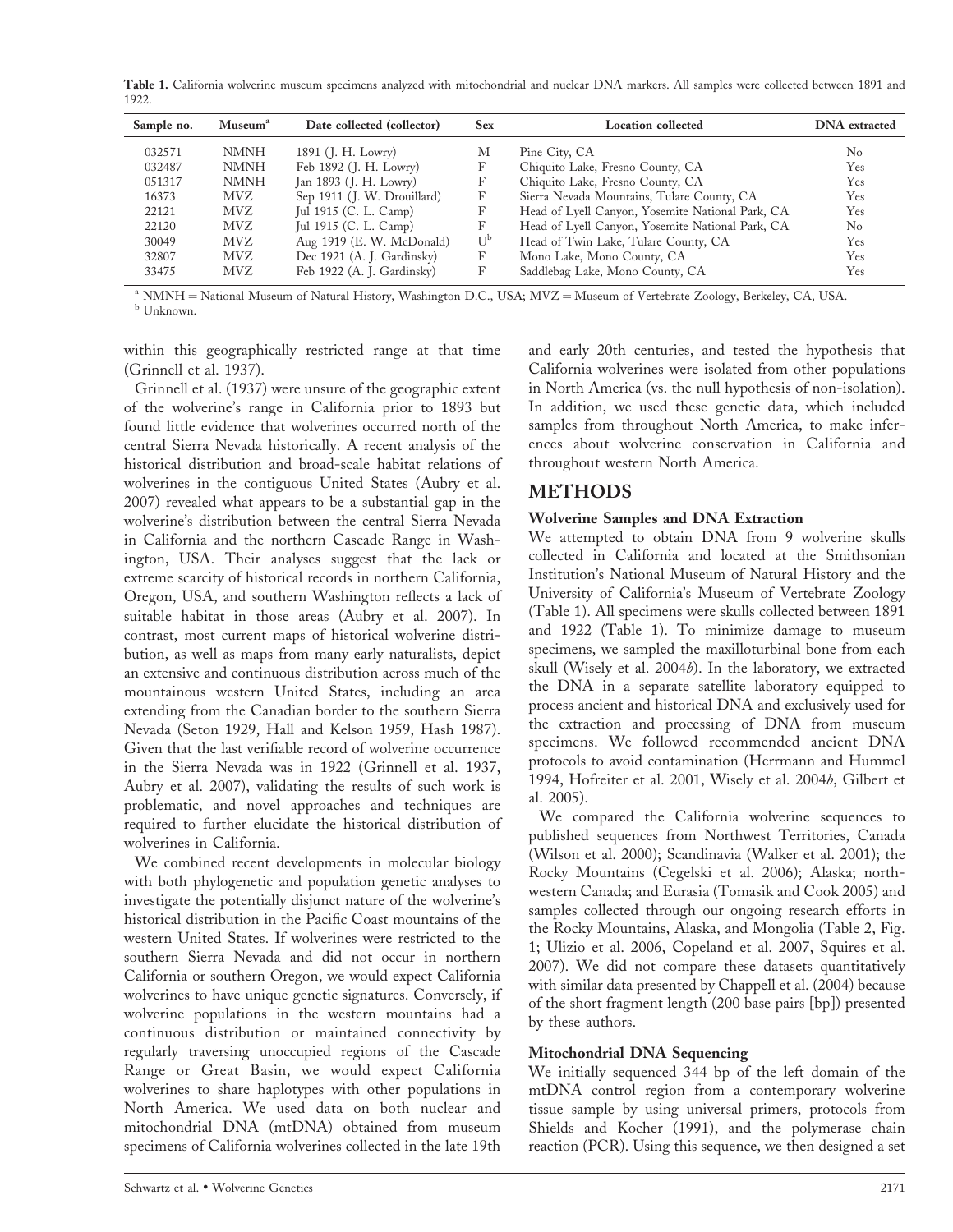Table 2. Wolverine samples used in this study to compare mitochondrial DNA results. Data from Idaho, USA, reported in Cegelski et al. (2006) are likely from the same individuals we sequenced and we did not present them in the table. We did not report data from Tomasik and Cook (2005) in this table, nor did we use it in the spatial analysis of molecular variance, because haplotype frequencies were not reported in the manuscript and sampled areas were largely covered by our work and that of others. However, we used haplotypes from Tomasik and Cook in the program TCS (version 1.21; Clement at al. 2000) and phylogenetic analyses.

|                             |                          |                  |       |                   |                |                |              |                |                | Haplotype |                |   |   |   |   |   |             |          |       |
|-----------------------------|--------------------------|------------------|-------|-------------------|----------------|----------------|--------------|----------------|----------------|-----------|----------------|---|---|---|---|---|-------------|----------|-------|
| Region                      | <b>Detailed location</b> | $\boldsymbol{N}$ | Cali1 | Cali <sub>2</sub> | A              | в              |              | н              |                | Mng 1     | С              | D | E | G | L | М | $\mathbf N$ | $\Omega$ | Scand |
| CA, USA                     | Sierra Nevada            | 7                | 6     | $\mathbf{1}$      |                |                |              |                |                |           |                |   |   |   |   |   |             |          |       |
| AK, USA                     | Alaska Range             | 6                |       |                   |                | $\overline{2}$ | 2            | -1             |                |           |                |   |   |   |   |   |             |          |       |
| Greater MT, USA             | West Central MT          | 3                |       |                   | 3              |                |              |                |                |           |                |   |   |   |   |   |             |          |       |
|                             | South Central MT         | 25               |       |                   | 25             |                |              |                |                |           |                |   |   |   |   |   |             |          |       |
|                             | Northwest MT             | 10               |       |                   | 10             |                |              |                |                |           |                |   |   |   |   |   |             |          |       |
|                             | Greater Yellowstone      | 22               |       |                   | 20             |                |              |                | $\overline{2}$ |           |                |   |   |   |   |   |             |          |       |
| Central ID, USA             | Sawtooth Mountains       | 13               |       |                   | 13             |                |              |                |                |           |                |   |   |   |   |   |             |          |       |
| Mongolia                    |                          | 5                |       |                   |                |                |              | $\overline{4}$ |                | 1         |                |   |   |   |   |   |             |          |       |
| NT, Canada <sup>a</sup>     | Site1 (west)             | 12               |       |                   | $\overline{7}$ | 3              | $\mathbf{1}$ |                |                |           |                |   |   |   |   |   |             |          |       |
|                             | Site2 (west)             | 3                |       |                   |                |                |              |                | 2              |           |                |   |   |   |   |   |             |          |       |
|                             | Site3 (east)             | 20               |       |                   |                |                | 4            |                | $\overline{4}$ |           | 8              |   |   |   |   |   |             |          |       |
|                             | Site4 (east)             | 3                |       |                   |                |                |              |                |                |           |                |   |   |   |   |   |             |          |       |
|                             | Site5 (east)             | 3                |       |                   |                |                |              |                |                |           |                |   |   | 2 |   |   |             |          |       |
| Scandinavia <sup>b</sup>    |                          | 169              |       |                   |                |                |              |                |                |           |                |   |   |   |   |   |             |          | 169   |
| MT and WY, USA <sup>c</sup> |                          | 101              |       |                   | 74             |                |              | $\mathbf{1}$   | 24             |           |                |   |   |   | 2 |   |             |          |       |
| BC, Canada <sup>c</sup>     | Williston Lake           | 19               |       |                   | 11             |                |              |                |                |           |                |   |   |   | 6 |   |             |          |       |
|                             | Revelstoke               | 16               |       |                   | 4              |                |              | 5              |                |           |                |   |   |   | 4 |   |             | 3        |       |
| AB, Canada <sup>c</sup>     | Grande Cache             | 17               |       |                   | 5              |                | 2            |                |                |           | $\overline{2}$ |   |   |   | 8 |   |             |          |       |

<sup>a</sup> Data from Wilson et al. (2000).

<sup>b</sup> Data from Walker et al. (2001).

<sup>c</sup> Data from Cegelski et al. (2006).

of 3 short, overlapping segments to amplify the DNA collected from the museum specimens (Table 3). These segments ranged in size from 152 bp to 165 bp. We chose the control region because it has proven variable in other wolverine genetic studies (e.g., Wilson et al. 2000, Walker et al. 2001).

After designing the primers for the historical DNA samples, we used PCR to amplify contemporary wolverine tissues with primers Gulo 0F and H16498 (Table 3). We conducted the PCR in a reaction volume of 50  $\mu$ L that contained 50–100 ng DNA,  $1\times$  reaction buffer (Applied Biosystems, Foster City, CA),  $2.5$  mmol MgCl<sub>2</sub>,  $200$  µmol each dNTP, 1  $\mu$ mol each primer, and 1 unit of Taq polymerase (Applied Biosystems). The PCR program was 94 $\degree$  C for 5 minutes; 34 cycles of 94 $\degree$  C for 1 minute, 55 $\degree$  C for 1 minute, and  $72^{\circ}$  C for 1.5 minutes; followed by  $72^{\circ}$  C for 5 minutes. We ran PCR products (385 bp) in a 2% agarose gel containing ethidium bromide (1.5  $\mu$ L) and 1 $\times$ Tris-acetate EDTA buffer.

Next, we amplified DNA from the museum specimens using the 3 overlapping primers listed in Table 3. Reaction conditions were similar to those used for tissues, but we used 5 µL of DNA preparation, along with 2  $\mu$ g/mL bovine serum albumin and 1 unit of Taq Gold DNA polymerase (Applied Biosystems). The PCR profile was similar, except for an increase to 45 cycles and an initial denaturation step of 94° C for 10 minutes.

We directly sequenced PCR products (USB, Cleveland, OH) and ran them on LI-COR DNA analyzer (LI-COR Biotechnology, Lincoln, NE). To avoid sequencing errors, we sequenced all PCR products from historical samples  $\geq$ 2



Figure 1. Schematic denoting the sampling locations of wolverine DNA samples analyzed in the laboratory in this study. The samples are from California, USA (CA), greater Montana, USA (MT), central Idaho, USA (ID), Alaska, USA (AK), and Mongolia (MO). Dark shading represents the current range of wolverines (for a discussion of historical vs. current range see Aubry et al., 2007); the black asterisk marks the hypothesized presettlement gap in wolverine distribution in the Pacific Coast mountains. The inset provides a more detailed schematic of the sampling locations within the United States.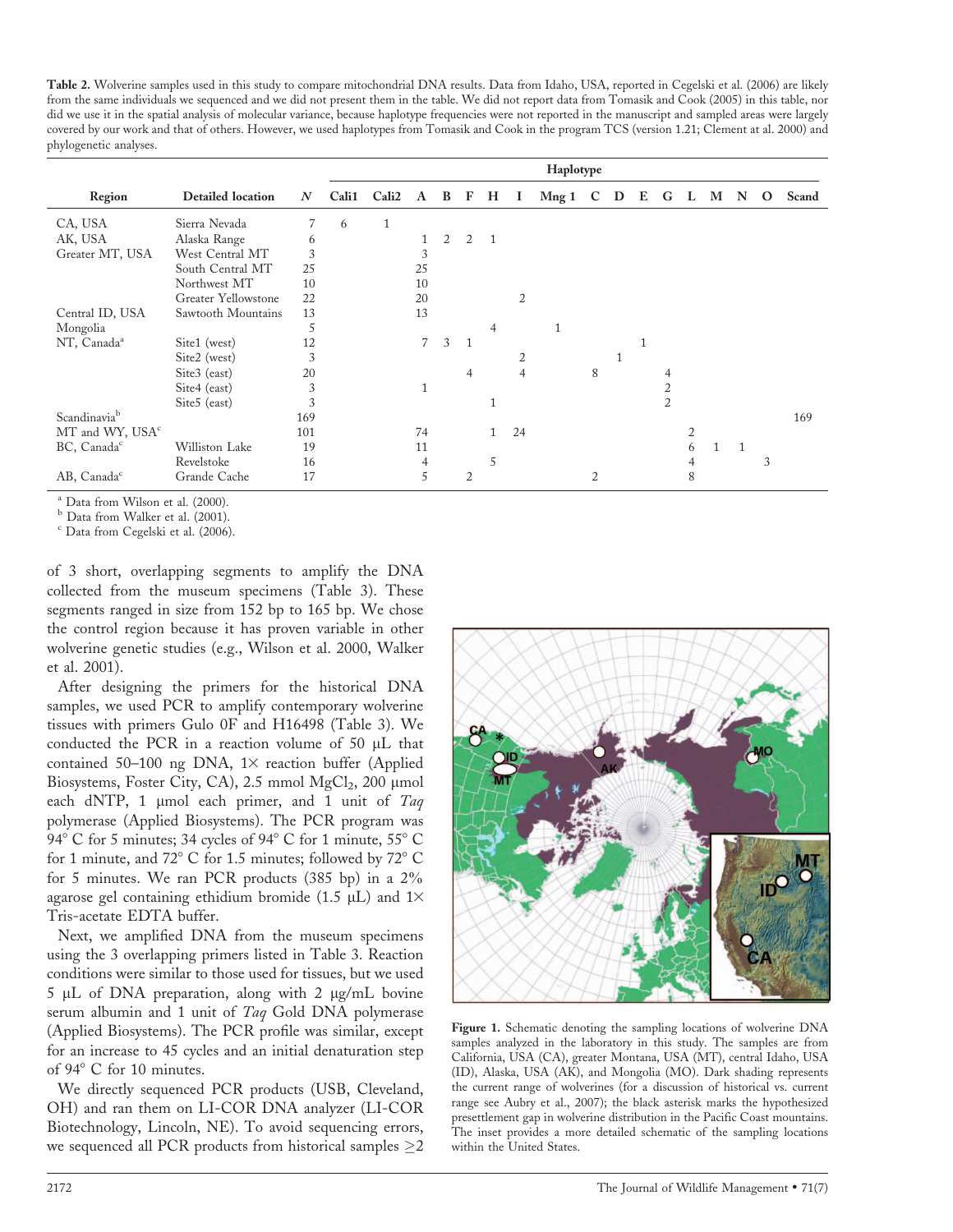Table 3. Primer sequences we used to obtain 344 base pairs of sequence data from the left domain of the mitochondrial DNA control region of the wolverine museum specimens from California, USA. All samples analyzed with these primers were collected between 1891 and 1922.

|               | Primer pairs Primer name | Primer sequence             |
|---------------|--------------------------|-----------------------------|
|               | $\rm{Gulo}$              | GGAGAACACCATCTCCCTAA        |
|               | Gulo1R                   | GGGAGGAAAAGGGTACATAC        |
| $\mathcal{L}$ | Gulo2F                   | AACAACATTTACTGTGCTTCC       |
|               | Gulo2R                   | ATGGTGTTTAAGCTCGTGAT        |
|               | $\rm{Gulo3F}$            | <b>TTTTACATGCTGCATCTCAC</b> |
|               | H16498 <sup>a</sup>      | CCTGAACTAGGAACCAGATG        |
|               |                          |                             |

<sup>a</sup> Primer H16498 is from Shields and Kocher (1991).

times with the forward and reverse primers in separate cyclesequencing reactions. We aligned sequences using Sequencher 4.1 (Gene Codes Corporation Inc., Ann Arbor, MI).

#### Sequence Analysis

We estimated the genealogical relationship among sequences using program TCS (version 1.21; Clement et al. 2000). This program creates a minimum spanning network based on recommendations by Templeton et al. (1992) and has been used extensively to determine population-level genealogies when divergences between sequences are low, as is often the case in analyses of intraspecific phylogeography (Clement et al. 2000). We used our data, plus data from Wilson et al. (2000), Walker et al. (2001), Tomasik and Cook (2005), and Cegelski et al. (2006) for this analysis.

We used phylogeographic reconstruction methods and data from our study and from Wilson et al. (2000), Walker et al. (2001), Tomasik and Cook (2005), and Cegelski et al. (2006) to compare with the results of the TCS analysis. Specifically, we generated maximum parsimony (MP) and maximum likelihood (ML) trees using these data. We assessed the fit of various substitution models using Modeltest v.3.6 (Posada and Crandall 1998). The best supported model based on Akaike Information Criterion (Akaike 1979) was the Hasegawa–Kishino–Yano (HKY) model (Hasegawa et al 1985) with unequal base frequencies and the proportion of invariable sites  $(I) = 0.921$ . To ensure that our results were not strongly influenced by the model of evolution chosen by Modeltest, we also examined the results from the top 5 models (Kelchner and Thomas 2007). Subsequent ML and parsimony trees were generated using the  $HKY + I$  model with program  $PAUP^*$  (V4.0b, Swofford 2003) using the European pine marten (Martes martes) as an outgroup (Marmi et al. 2004). We estimated support for individual nodes in these trees with 1,000 bootstrap replicates.

We also investigated the geographical structure of our wolverine samples using the mtDNA data with a simulated annealing procedure as implemented in the spatial analysis of molecular variance (SAMOVA) algorithm (Dupanloup et al. 2002). This algorithm defines clusters of populations that are geographically homogeneous but maximally different from one another. We identified the most likely number of groups by running SAMOVA with 2–13 putative groups

 $(K)$  and selecting the number of groups with a maximum  $F_{ct}$ (the proportion of total genetic variance due to differences among groups of populations; Dupanloup et al. 2002). We ran the program for 10,000 iterations for each K value from each of 500 random initial conditions. We used data from our study, Wilson et al. (2000), Walker et al. (2001), and Cegelski et al. (2006) for this analysis.

### Microsatellite Analysis

We analyzed all samples that were sequenced successfully at the control region using 9 microsatellite loci used on wolverine samples in previous studies: Gg4, Gg7, Ma2, Ma8, Tt4 (Davis and Strobeck 1998); Ggu101, Ggu234, Ggu238 (Duffy et al. 1998), and Mvis020 (Flemming et al. 1999). We amplified microsatellites using protocols detailed in the respective sources, except for the California samples, which we amplified using 1 unit of *Taq* polymerase and subjected to 45 PCR cycles. The resultant products were visualized on a LI-COR DNA analyzer (LI-COR Biotechnology). We accepted data from museum specimens as error-free only if the microsatellites produced consistent scores in 3 PCR amplifications (Eggert et al. 2003, Schwartz et al. 2004).

To determine similarity between California and Rocky Mountain samples, we estimated pair-wise genetic distances among individuals based on microsatellite data using the proportion of shared alleles algorithm  $(D_{ps})$ .  $D_{ps}$  is an allele frequency-based formula that relies on differentiation by genetic drift to establish distance (Bowcock et al. 1994, Minch et al. 1997) and is considered the most appropriate model for comparing microsatellite data between individuals (Rosenberg et al. 2001). We constructed phylogenetic trees from  $D_{ps}$  distances using program NEIGHBOR (version 3.63; Felsenstein 1989) and drew them using program TREEVIEW (version 1.6.6; Page 1996).

Relationships between wolverine sampling locations (i.e., populations) in the Rocky Mountains, Canada, and Alaska have been examined elsewhere (Kyle and Strobeck 2001, 2002; Cegelski et al 2003). To further compare California wolverines to other North American populations, we grouped samples into 4 geographic areas: California, Alaska, the greater Montana, USA, area (which included samples from MT and the greater Yellowstone ecosystem), and central Idaho and used program GENEPOP (Raymond and Rousset 1995) to estimate  $F_{st}$  and  $R_{st}$  (indices of population subdivision). Arguably, the central Idaho population and greater Montana area could be lumped into one Rocky Mountain population, but doing so resulted in significant deviations from Hardy–Weinberg proportions suggestive of a Wahlund effect. We found no significant deviations when we analyzed samples from central Idaho and the greater Montana area separately.

# RESULTS

## MtDNA Data

We obtained sequence data from 7 of the 9 California wolverine samples. These produced 2 distinct haplotypes not previously reported (Cali1 and Cali2; GenBank accession numbers AY880314, and AY880315; Tables 2 and 4). In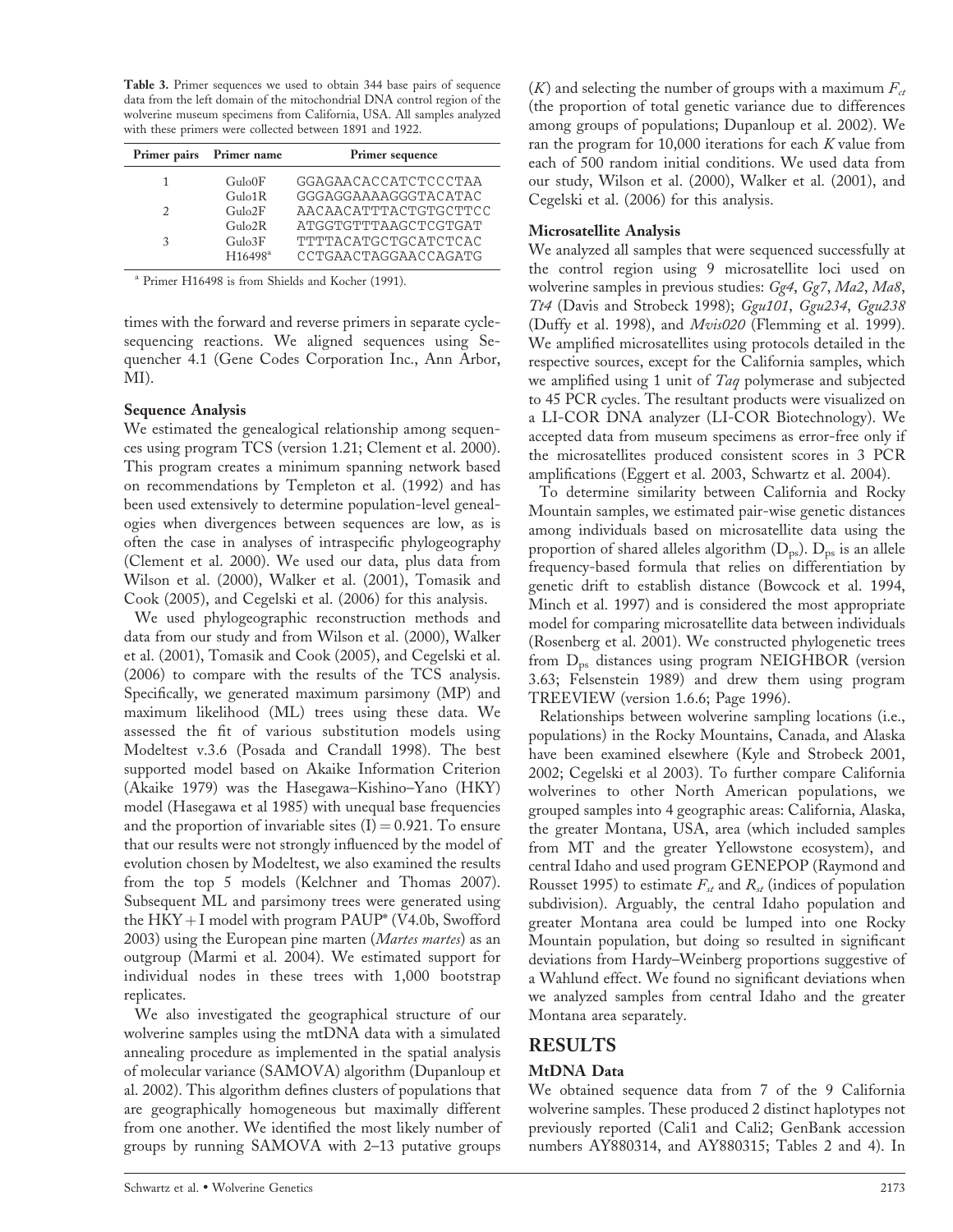Table 4. Polymorphic sites associated with the left domain of the mitochondrial DNA control region for wolverines in our study and other published studies from North America, Europe, and Asia. Site number is based on polymorphic sites described by Wilson et al. (2000; haplotypes A–I).

|                             | Polymorphic site |    |                         |                    |     |                |                    |                      |                    |                    |     |                    |                    |
|-----------------------------|------------------|----|-------------------------|--------------------|-----|----------------|--------------------|----------------------|--------------------|--------------------|-----|--------------------|--------------------|
| Haplotype<br>identification | 59               | 61 | 69                      | 98                 | 107 | 108            | 111                | 173                  | 196                | 202                | 234 | 249                | 250                |
|                             | G                | А  | ⌒                       | Ţ                  | А   | $\sqrt{1}$     | $\curvearrowright$ |                      | $\curvearrowright$ | С                  | G   | $\mathbf{T}$       | $\curvearrowright$ |
|                             | G                | A  | $\curvearrowright$<br>◡ | $\mathbf{r}$       | А   | С              | $\sim$             |                      | $\curvearrowright$ | C                  | G   | Ţ                  |                    |
|                             | G                | А  | $\curvearrowright$      | $\overline{ }$     | А   | $\overline{ }$ | $\mathbf{T}$       |                      | $\mathbf{H}$       | $\cap$             | G   |                    |                    |
|                             | G                | А  | А                       | $\mathbf{H}$       | А   | $\mathbf{H}$   |                    |                      | $\mathbf{H}$       | $\mathcal{C}$      | G   | $\mathbf{H}$       |                    |
|                             | G                | А  | $\curvearrowright$<br>◡ | $\mathbf{r}$       | А   | ⌒<br>U         | $\sim$             |                      | $\mathbf{H}$       | C                  | G   | Ě                  |                    |
|                             | G                | А  | $\curvearrowright$      | $\mathbf{H}$       | А   | $\mathbf{H}$   |                    |                      | $\mathbf{H}$       | C                  | G   | Ě                  |                    |
|                             | G                | А  | $\curvearrowright$      | $\mathbf{H}$       | А   | $\mathbf{H}$   | $\mathbf{T}$       |                      | $\mathbf{H}$       | $\curvearrowright$ | А   | Ě                  |                    |
|                             | G                | А  | $\curvearrowright$      | $\mathbf{H}$       | А   |                |                    |                      |                    | С                  | А   |                    |                    |
|                             | G                | А  | $\curvearrowright$      | $\mathbf{r}$       | A   |                | T                  | $\curvearrowright$   | $\mathbf{T}$       | $\cap$             | G   | $\mathbf{H}$       |                    |
| Cali 1 <sup>ª</sup>         | G                | А  | $\curvearrowright$      | $\curvearrowright$ | А   | $\mathbf{H}$   | $\sim$             |                      | Ţ                  | $\curvearrowright$ | А   |                    |                    |
| Cali 2 <sup>ª</sup>         | G                | А  | $\sim$                  | $\curvearrowright$ | А   | $\mathbf{H}$   | $\curvearrowright$ |                      | $\mathbf{H}$       | $\sqrt{1}$         | А   | $\curvearrowright$ |                    |
| Mng 1 <sup>a</sup>          | G                | A  | C                       | T                  | А   | $\sqrt{1}$     | $\mathcal{C}$      | $\bullet$<br>$\cdot$ | T                  | C                  | А   | $\mathcal{C}$      |                    |

<sup>a</sup> New haplotype discovered in this study.

addition, we detected one new haplotype from Mongolia (GenBank AY880313). The other 4 samples from Mongolia were consistent with haplotype H reported by Wilson et al. (2000) in Northwest Territories, suggesting incomplete lineage sorting between North America and Eurasia. All haplotypes from Alaska and the Rocky Mountains have been reported elsewhere (Wilson et al. 2000, Tomasik and Cook 2005).

The genealogical relationship among mtDNA sequences from the 91 samples we analyzed, 169 Scandinavian samples (Walker et al. 2001), 168 samples from the Rocky



Figure 2. Diagram of the genealogical relationship among wolverine sequences as estimated using program TCS. The gray area enclosed by the dotted-line box denotes haplotypes found in North America, with the exception of California, USA. The dark gray circles signify the haplotypes found in the Rocky Mountains of the United States. The circles with heavier lines are California haplotypes obtained from museum specimens that were  $\geq$ 82 years old. The samples from Mongolia are of haplotype H (also found in the United States Rocky Mountains) and Mng 1. Haplotypes are described in the resulting tree by using the lead author's last name followed by their designated name of the haplotype to avoid confusion. If 2 publications used different names for the same haplotypes (e.g., Wilson et al. 2000 and Tomasik and Cook 2005), we used the last name of the first author to publish the haplotype.

Mountains (Cegelski et al. 2006), 159 samples from northwestern North America and Eurasia (Tomasik and Cook 2005), and 41 samples from northwestern Canada (Wilson et al. 2000) indicate that wolverines from California are genetically more similar to Eurasian wolverines than to other North American populations (Fig. 2). Although the difference between California haplotypes is  $\geq$ 1 mutational step away from 2 different haplotypes found in Eurasia, it is 3 steps away from a haplotype found in Eurasia, Alaska, and parts of Northern Canada (haplotype H; Wilson et al. 2000, Tomasik and Cook 2005) and 5 steps from the most common haplotype found in the Rocky Mountains of the United States (haplotype A; Wilson et al. 2000).

There was strong congruence between the MP and ML trees (trees not shown) and the haplotype network; the haplotype network had shallow branching and the phylogenetic reconstruction provided virtually no support for most branches. This lack of phylogenetic support was true regardless of the models of evolution used. Using the HKY þ I model of evolution, a branch that separated the Scandinavia, Mongolia, and California haplotypes only had bootstrap support between 56% (ML) and 60% (MP), whereas the branch that supported California from Mongolia was supported with a bootstrap of 62% (ML and MP). There was no support (bootstrap support  $\langle 50\% \rangle$  for any branches associated with any of the haplotypes found in the remainder of North America. This is similar to results from the haplotype network where all haplotypes found in North America (excluding CA) are  $\leq$ 1 mutation away from another existing haplotype (see gray box in Fig. 2).

Using the observed average mtDNA sequence divergence between the California and Mongolia samples and the fastest published mutation rates for mitochondrial DNA (Lambert et al. 2002), we calculated that California wolverines diverged  $\geq$ 2,200 years ago (Table 5). More conservative estimates place the divergence event closer to 10,500 years ago (Quinn 1992; Table 5). Given the paucity of variable sites found, however, these data should be interpreted cautiously.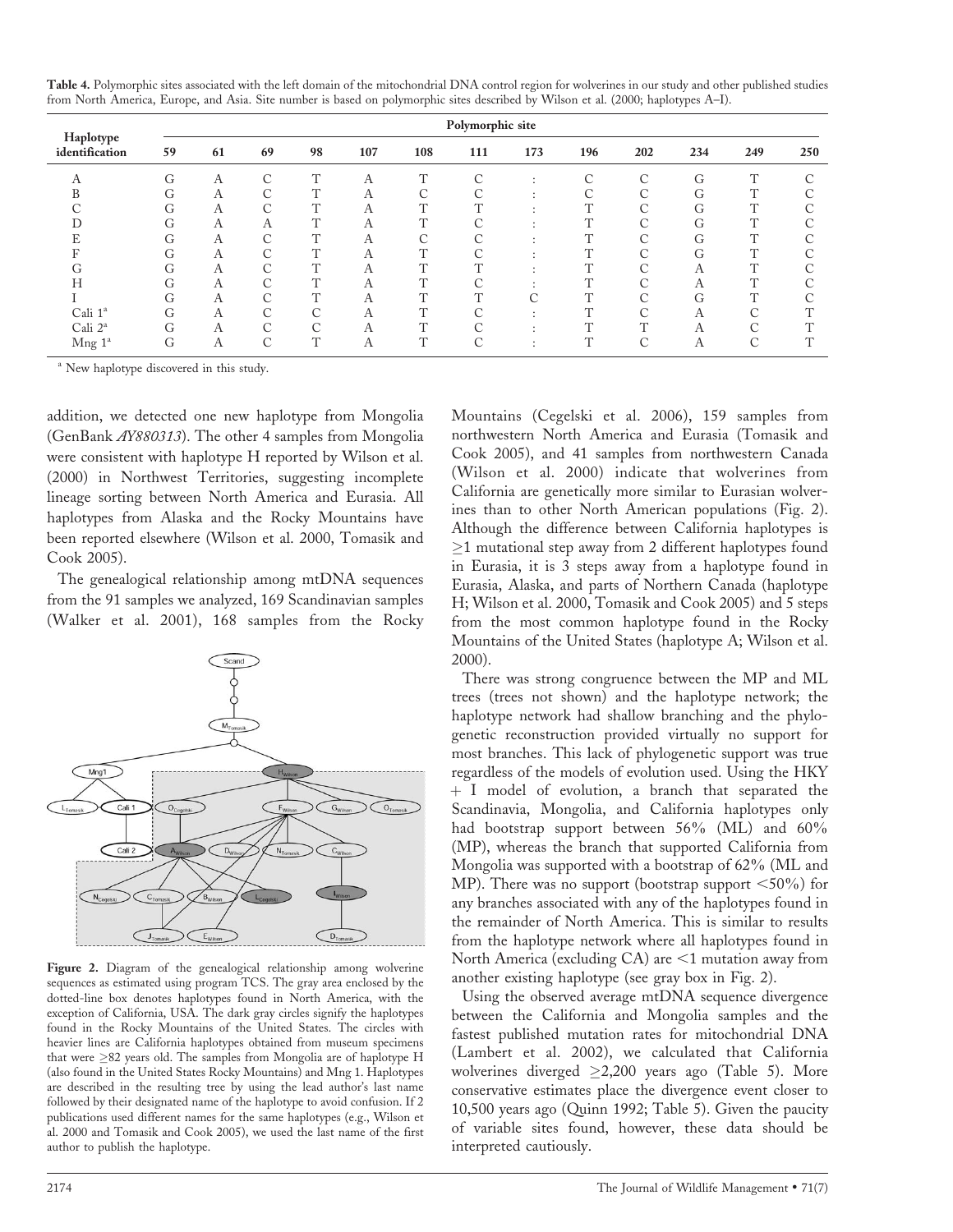Table 5. Time to most recent common ancestors (TMRCA) between 2 California, USA, haplotypes found among wolverine samples collected between 1891 and 1922 and a Mongolian haplotype based on published mutation rates.

| Proportion of<br>sites different | <b>Mutation rate</b>                         | TMCRA (yr) | <b>Citation</b>         |
|----------------------------------|----------------------------------------------|------------|-------------------------|
| 1.5                              | $2.00 \times 10^{-8}$ mutations/base pair/yr | 109,011    | Shields and Wilson 1987 |
| 1.5                              | $2.08 \times 10^{-7}$ mutations/base pair/yr | 10,482     | Quinn 1992              |
| 1.5                              | $9.60 \times 10^{-7}$ mutations/base pair/yr | 2,271      | Lambert et al. 2002     |

Although we were primarily interested in the relationship of the California haplotypes to the remainder of the haplotypes surveyed, we also examined questions of structure using SAMOVA. Dupanloup et al. (2002) suggest that groups of populations that are geographically homogeneous and maximally differentiated from each other can be inferred when  $F_{ct}$  is maximized. In this study,  $F_{ct}$  was at its maximum at  $K = 11$ , but  $F_{ct}$  values differed by only 1% between  $K = 6$  and  $K = 13$  (Fig. 3). Thus, we also examined the point on the curve where the plateau was reached ( $K=6$ ; Fig. 3; similar to criteria suggested by Heuertz et al. 2004). At the maximum  $F_{ct}$  point, the following 11 groups are supported: 1) Scandinavia, 2) California, 3) Mongolia, 4) Alaska, 5) eastern region of Northwest Territories (sites 3–5 in Wilson et al. 2000), 6) western region of Northwest Territories (sites 1–2 in Wilson et al. 2000), 7) Williston Lake, British Columbia, Canada, 8) Revelstoke, British Columbia, 9) Grande Cache, Alberta, Canada, 10) Crazybelts, Montana, and 11) the aggregation of Idaho, Rocky Mountain Front, Gallatin, and Wyoming—the greater Yellowstone ecosystem. Using the point at which  $F_{ct}$ 



Figure 3. Spatial analysis of molecular variance results using the wolverine haplotype data.  $F_{ct}$  is the proportion of total genetic variance due to differences among groups of populations and  $K$  is the number of groups of sampling locales (populations). The number of groups supported occurs where  $F_{ct}$  is maximized (Dupanloup et al. 2002) or where the function reaches an inflection (Heuertz et al. 2004). The pregrouped sampling locales were as follows: Scandinavia (Walker et al. 2001); Mongolia (this study); California, USA (this study); Alaska, USA (this study); Northwest Territories, Canada, eastern group and western group (Wilson et al. 2000); Williston Lake, British Columbia, Canada (Cegelski et al. 2006); Grande Cache, Alberta, Canada (Cegelski et al. 2006); Revelstoke, British Columbia (Cegelski et al. 2006); Rocky Mountain Front, USA (Cegelski et al 2006, this study); Crazybelts, USA (Cegelski et al. 2006); Gallatin, USA (Cegelski et al. 2006); Yellowstone, USA, and Wyoming, USA (Cegelski et al. 2006, this study); and Idaho, USA (this study).

plateaus, the following 6 groupings are supported: 1) Scandinavia, 2) California, 3) Mongolia, 4) eastern region of Northwest Territories (sites 3–5 in Wilson et al. 2000), 5) the Crazybelts, Montana, and 6) the remainder of the groups. California separated into its own group for all  $K > 2$ (at  $K = 2$ , only Scandinavia split from the rest of the sampling locations).

#### Microsatellite Data

We used microsatellite data to confirm the previous relationships with independent nuclear markers; given the small sample sizes used in this analysis, results should be considered with caution. Two historical California samples provided consistent scores across 3 runs at each of the microsatellites and we used them in subsequent analyses. We compared those samples to 7 samples from Alaska, 13 from central Idaho, and 45 from greater Montana to confirm our mtDNA trees with nuclear markers (Fig. 4). The tree based on microsatellites was similar to the mtDNA tree; California samples were not closely related to samples from the greater Montana area, Alaska, or central Idaho.

In all areas, all loci met Hardy–Weinberg expectations (when adequate sample sizes allowed testing) except for locus Ggu238 in central Idaho, which showed a deficit of heterozygotes ( $F_{is} = 0.688$ ; Table 6).  $F_{st}$  between the 4 areas was 0.16 (95% CI = 0.11–0.22) and  $R_{st}$  was 0.11. Pair-wise



Figure 4. Tree created using wolverine microsatellite data and the proportion of shared alleles algorithm. The dashed line represents Alaska, USA, samples, black line represents greater Montana, USA, samples, the light gray lines represent central Idaho, USA, samples, and the heavy black lines represent California, USA, samples. The background shading is to aid in the visual identification of groups. The California samples were collected between 1891 and 1922, whereas the other samples were collected between 1992 and 2004.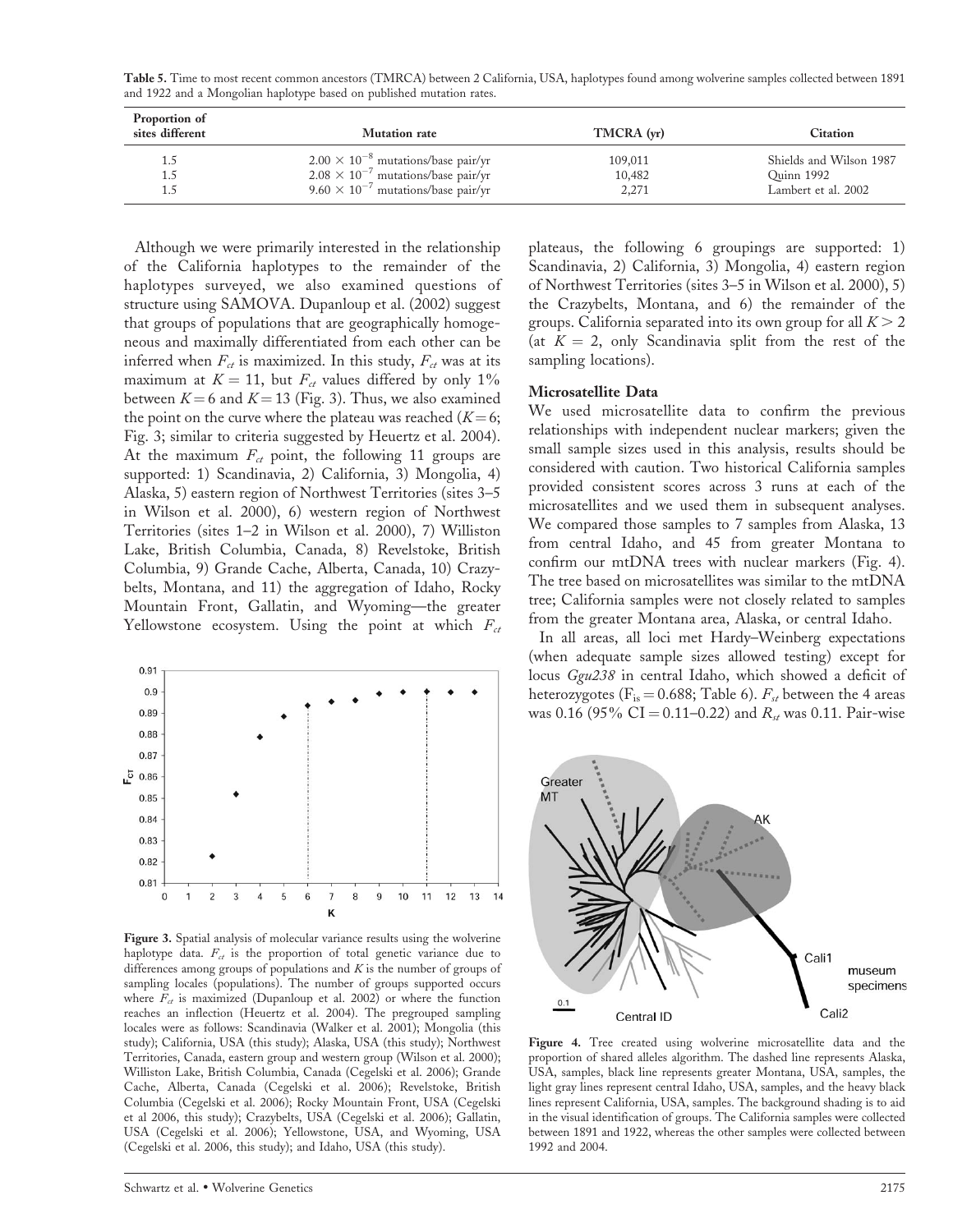Table 6. Genetic diversity measures from microsatellite data by area sampled for the contemporary wolverine samples analyzed in this study.

| Sampling area      | n  | $\bar{x}$ no. of alleles/locus | Obs heterozygosity | SE   | Exp heterozygosity | SE   |
|--------------------|----|--------------------------------|--------------------|------|--------------------|------|
| Historical CA, USA |    | 1.44                           | 0.22               | 0.19 | 0.22               | 0.06 |
| AK, USA            |    | 3.33                           | 0.60               | 0.08 | 0.61               | 0.03 |
| Greater MT, USA    | 45 | 3.78                           | 0.57               | 0.02 | 0.56               | 0.06 |
| Central ID, USA    | 13 | 3.33                           | 0.54               | 0.07 | 0.55               | 0.07 |

comparisons between California and each region produced  $F_{st}$  values between 0.31 and 0.45 (Table 7).

# DISCUSSION

Our primary objective was to investigate the relationships of extinct California wolverines to a subset of extant populations in North America. Thus far, all North American wolverine samples analyzed at greater than 340 bp of the mtDNA control region ( $n = 335$ ) have shown limited differences. All North American haplotypes were one mutational step away from an existing state, with the maximum difference between haplotypes being 5 mutations away, representing a divergence of  $\leq 1\%$  between haplotypes. This lack of differentiation is supported by the polytomies found while constructing ML and MP trees.

Our sequence data from the Rocky Mountains are consistent with the published literature (Wilson et al. 2000, Cegelski et al. 2006); our mtDNA sequences from California, however, appear unique and separated from the Rocky Mountains by 3 and 4 mutational steps. At a minimum, this suggests that wolverines were not one large, genetically homogenous population in the western United States. The genealogical relationship among mtDNA sequences from central Idaho, the greater Montana area, Alaska, western Canada, Mongolia, California, and Scandinavia indicate that wolverines from California were genetically more similar to Eurasian wolverines than to other North American populations. This similarity may be because of a split upon North American colonization such that California wolverines proceeded along a different evolutionary path or because of homoplastic convergence. There is some support for homoplasy, because haplotype J from Chappell et al. (2004), the dominant haplotype in the Canadian prairie region of Manitoba and Nunavut, matches the Cali1 haplotype. Chappell et al. (2004), however, only sequenced 200 bp of the mitochondrial control region, excluding 5 known variable sites among wolverine haplotypes. If we assume that wolverines from California were descendants of Eurasian wolverines, as supported by the

Table 7.  $F_{st}$  results from the microsatellite data generated on wolverine samples collected in the greater Montana area, USA; Alaska, USA; historical California, USA, samples; and central Idaho, USA. The California samples were collected between 1891 and 1922, whereas the other samples were collected between 1992 and 2004.

| Location      | Historical CA AK Greater MT Central ID |      |      |      |
|---------------|----------------------------------------|------|------|------|
| Historical CA |                                        | 0.31 | 0.40 | 0.45 |
| AК            | 0.31                                   |      | 0.16 | 0.24 |
| Greater MT    | 0.40                                   | 0.16 |      | 0.07 |
| Central ID    | 0.45                                   | 0.24 | 0.07 |      |

haplotype network, a conservative estimate of the time to most recent common ancestor places this split to  $\geq 2,000$ before present and likely much longer (Table 5). Given this relatively recent split, it is not surprising to see incomplete lineage sorting with haplotype H appearing in both Eurasian and North American samples.

Although it was not our primary intent to make inferences regarding wolverines in the Rocky Mountains of the United States, our genetic analyses have provided some new insights into their relationships. Our SAMOVA results suggest that with the exception of the isolated mountain ranges in northcentral Montana (called the Crazybelts in Cegelski et al. 2003, 2006), the United States Rocky Mountain sampling locations group together based on mtDNA analyses. This includes the grouping of Idaho with sampling locations in Montana, a result that contradicts the finding of Cegelski et al. (2006). This grouping of the United States Rocky Mountain samples is not surprising; all United States Rocky Mountain sampling locations, except the Crazybelts, are dominated by haplotype A (71 samples in our study), with an occasional haplotype I (2 samples in our study), and haplotype H (not found in our study but reported once in Cegelski et al. 2006). Differences in haplotype frequency between areas in the United States Rocky Mountains can be easily explained by sampling error or stochastic variance in the reproductive success of females with differing haplotypes.

Mitochondrial DNA is only one genetic marker and only reflects patterns of maternal inheritance. We sought support for our mtDNA results using microsatellite (nuclear) analyses with 9 microsatellites, even though we only could obtain reliable results from 2 California samples. These analyses show the same pattern as the mtDNA results, with California substantially deviating from all North America samples (Fig. 4). Furthermore, microsatellite-based pairwise  $F_{st}$  estimates between California and other populations are  $>0.31$ . Although this result could be a function of sampling variance, it is higher than any pair-wise  $F_{st}$  values reported by Kyle and Strobeck (2001, 2002), Chappell et al. (2004), and Cegelski et al. (2003, 2006). Unfortunately, we did not have samples from Canada to add to the microsatellite analysis, but Kyle and Strobeck (2002) demonstrated with microsatellite data that high gene flow exists among northern populations (AK and Canada).

We believe that our nuclear and mitochondrial DNA data indicate that, despite their wide-ranging abilities, California wolverines were not only separated from other populations during Grinnell's time, but that prior to their extirpation they had been isolated for a substantial period of time, consistent with both the hypothesis of Aubry et al. (2007) regarding the disjunct nature of the wolverine's range in the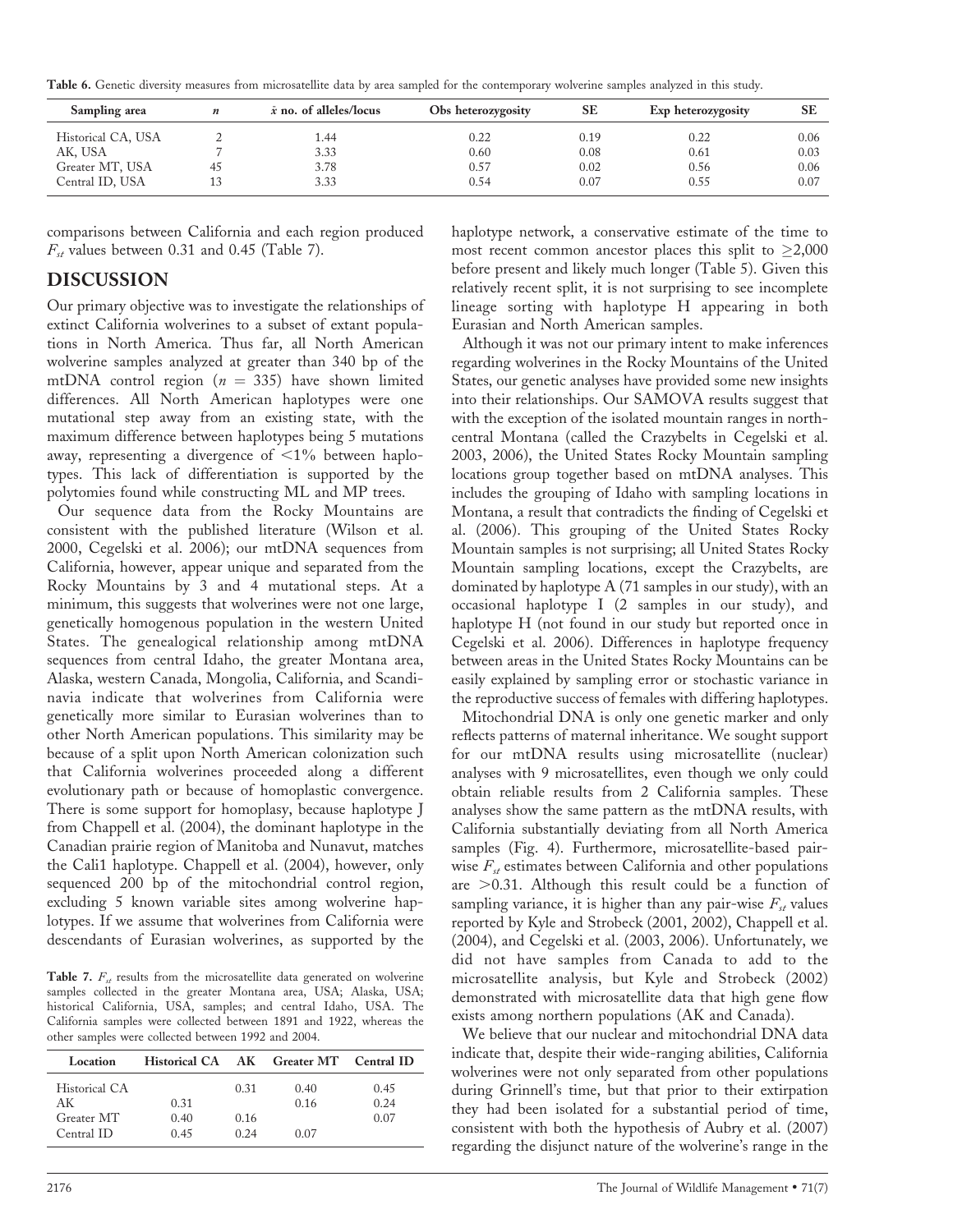Pacific Coast mountains and the assertion by Grinnell et al. (1937) of isolation of Sierra Nevada wolverines since at least 1893. Another plausible explanation for our findings is related to female philopatry, whereby relatively recent isolation followed by strong genetic drift (caused by small effective population sizes) could lead to rapid genetic differentiation in microsatellite genotypes. This explanation fails to account for the unique haplotypes we found in California. If we only invoke genetic drift to explain our data, we should have found few haplotypes in California and ones that are shared with the Rocky Mountains. Finding unique haplotypes that are geographically separated requires longenough isolation for mutations to accumulate. Future genetic research using a Y-linked molecular marker (M specific) could further resolve this issue, as could examining larger areas of the mtDNA genome. Note, however, that we did not simply conduct a survey of wolverine population genetics using multiple molecular markers and report the patterns we found; rather, we used DNA evidence to test the a priori hypothesis that California wolverines were isolated from other populations in North America (Grinnell et al. 1937, Aubry et al. 2007). Not considering a priori hypotheses when interpreting results is a form of the defendant's fallacy (Thompson and Schumann 1987). Therefore, we reject the null hypothesis that wolverines in California were not isolated from other populations and support the alternate hypothesis that wolverines in California were isolated.

Aubry et al. (2007) investigated hypotheses that wolverines may be associated with attributes of alpine vegetation, cold temperatures, or spring snow cover. They found a strong relationship between historical wolverine records and alpine habitat conditions for both the Kuchler and Holdridge land-cover classifications (Kuchler 1964, Holdridge 1967). This was especially true at the periphery of wolverine range in the Pacific Coast mountains and southern Rockies. Furthermore, the habitat layer that best accounted for historical distribution patterns was relatively deep snow cover during the wolverine's spring denning period. Both alpine vegetation and snow-cover maps indicated that the southern Sierra Nevada is a habitat island for wolverines, isolated from similar habitat conditions by hundreds of kilometers in all directions (Aubry et al. 2007). Like Grinnell et al.'s (1937) assertion that the primary range of California wolverines was near timberline, Aubry et al.'s (2007) data and analysis could be artifacts of a declining population that, at the time of Grinnell's recording, had been extirpated from all but the most remote areas. Our findings, however, provide additional support for the broadscale habitat relations indicated by Aubry et al. (2007).

Delimiting a species' historical and contemporary geographic ranges is a basic component of natural history that is often ignored or understudied. New methods using museum records or current detection–non-detection data (e.g., Sargeant et al. 2005) will advance our ability to delineate geographic ranges. Combining these efforts with molecular genetic approaches will enable researchers to test hypotheses regarding the status and history of peripheral and disjunct

populations, rather than simply reporting genetic patterns from available samples, as is commonly done. By combining DNA and habitat-mapping approaches, our results provide empirical evidence that the wolverine population in California was disjunct historically.

A pattern is emerging among North American boreal carnivores (e.g., fisher [Martes pennanti] and lynx [Lynx canadensis]) that landscape location affects the partitioning of genetic variation (Kyle and Strobeck 2002, Schwartz et al. 2003, Wisely et al. 2004a). These species appear to be genetically variable in the northern portions and cores of their ranges but exhibit low levels of genetic variation in southern portions and on the periphery. These biogeographic patterns must be considered when interpreting the mechanisms behind a population's apparent reduced genetic variability (e.g., attributing the result to anthropogenic actions). At the same time, reduced genetic variability in the south and at the periphery may be due to small population sizes in those regions, which may make peripheral populations more vulnerable to anthropogenic influences.

Overall, our findings have important implications for wolverine conservation. Primarily, our results support recent findings about the habitat relationships of wolverines at the southern extent of their range in North America (Aubry et al. 2007). It appears that wolverines, at least in the Pacific Coast mountains, are associated with relatively large expanses of alpine habitat conditions and snow cover that persists through the spring denning season. Although these findings have range-wide implications, they may be most relevant in peripheral portions of the wolverine's range where increasing temperatures associated with global climate change could shift treeline to higher elevations, in effect shrinking the alpine zone (Millar et al. 2004) and decreasing the probability of spring snow cover. If such changes occur, current wolverine habitat at the periphery of the range may lose the ability to support viable populations of wolverines.

Secondarily, range contraction has been significant for wolverines, because they appear to have been extirpated throughout the southernmost portions of their historical range, including California, Utah, and Colorado, USA (Aubry et al. 2007). Several proposals have been developed by nongovernment agencies to reintroduce wolverines into the Sierra Nevada. Our data suggest that although historical wolverines from California had different haplotypes than those occurring in the Rocky Mountains, these differences were at the level of a management unit, not necessarily at the level of a separate evolutionary significant unit (see Moritz 1994, Fraser and Bernatchez 2001). Furthermore, our results show that none of the sampled populations in North America have haplotypes that are identical to those we found in California, thus selection of a source population for reintroduction must be based on data other than population genetics.

# MANAGEMENT IMPLICATIONS

Our findings support the wolverine habitat relationships proposed by Aubry et al. (2007) at the southern extent of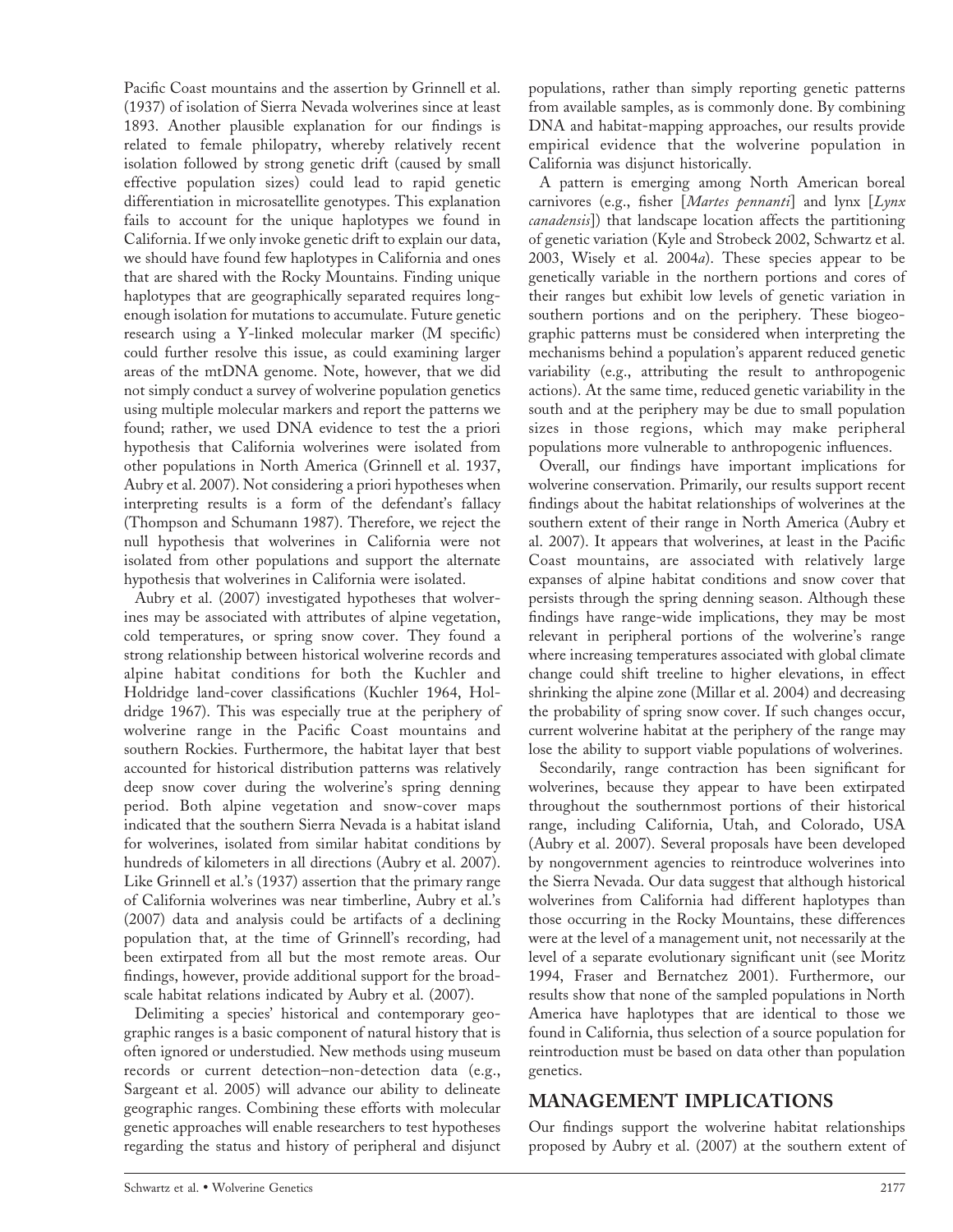their range in North America. Thus, areas without deep snow cover during the wolverine's spring denning period are likely to be in danger of losing extant wolverine populations. Furthermore, our data suggest that the Sierra Nevada wolverine population had been isolated from the main contiguous United States population of wolverines for substantial periods of time prior to extinction. Thus, no genetically identical source populations exist for reintroduction to the Sierra Nevada, although extant wolverine populations are likely from the same evolutionary significant unit as the Sierra Nevada wolverine.

#### ACKNOWLEDGMENTS

We thank R. Fisher of the National Museum of Natural History and C. Conroy and J. Patton of the Museum of Vertebrate Zoology for providing access to California wolverine specimens. We thank T. Ulizio, C. Inman, B. Jimenez, D. Davis, W. Melquist, and D. Tiers for providing several Rocky Mountain samples and C. Engkjer for help with lab work. This work was supported by the Lolo Pass Redevelopment Project, the United States Forest Service Rocky Mountain Research Station, and the United States Forest Service Pacific Northwest Research Station. We also thank one anonymous reviewer, C. Kyle, and R. Powell for providing comments on earlier drafts of this manuscript.

## LITERATURE CITED

- Akaike, H. 1979. A Bayesian extension of the minimum AIC procedure of autoregression model fitting. Biometrika 66:237–242.
- Anderson, R., and E. Martinez-Meyer. 2004. Modeling species' geographic distributions for preliminary conservation assessments: an implementation with the spiny pocket mice (Heteromys) of Ecuador. Biological Conservation 116:167–179.
- Aubry, K. B., and J. C. Lewis. 2003. Extirpation and reintroduction of fishers (Martes pennanti) in Oregon: implications for their conservation in the Pacific states. Biological Conservation 114:79–90.
- Aubry, K. B., K. S. McKelvey, and J. P. Copeland. 2007. Distribution and broadscale habitat relations of the wolverine in the contiguous United States. Journal of Wildlife Management 71:2147–2158.
- Bowcock, A., A. Ruiz-Linares, J. Tomfohrde, E. Minch, J. Kidd, and L. Cvalli-Sforza. 1994. High resolution of human evolutionary trees with polymorphic microsatellites. Nature 368:455–457.
- Cegelski, C. C., L. P. Waits, and N. J. Anderson. 2003. Assessing population substructure and gene flow in Montana wolverines (Gulo gulo) using assignment-based approaches. Molecular Ecology 12:2907–2918.
- Cegelski, C. C., L. P. Waits, N. J. Anderson, O. Flagstad, C. Strobeck, and C. J. Kyle. 2006. Genetic diversity and population structure of wolverine (Gulo gulo) populations at the southern edge of their distribution in North America with implications for genetic viability. Conservation Genetics 7: 197–211.
- Chappell, D. E., R. A. Van Den Bussche, and J. Krizan. and Brent Patterson. 2004. Contrasting levels of genetic differentiation among populations of wolverine (Gulo gulo) from northern Canada revealed by nuclear and mitochondrial loci. Conservation Genetics 5:759–767.
- Clement, M., D. Posada, and K. Crandall. 2000. TCS: a computer program to estimate gene genealogies. Molecular Ecology 9:1657–1660.
- Copeland, J. P., J. Peak, C. Groves, W. Melquist, K. S. McKelvey, G. W. McDaniel, C. D. Long, and C. E. Harris. 2007. Seasonal habitat associations of the wolverine in central Idaho. Journal of Wildlife Management 71:2201–2212.
- Davis, C., and C. Strobeck. 1998. Isolation, variability, and cross-species amplification of polymorphic microsatellite loci in the family Mustelidae. Molecular Ecology 7:1776–1778.

Duffy, A., A. Landa, M. O'Connell, C. Stratton, and J. Wright. 1998. Four

polymorphicmicrosatellites in wolverine, Gulo gulo. Animal Genetics 29: 63–72.

- Dupanloup, I., S. Schneider, and L. Excoffier. 2002. A simulated annealing approach to define the genetic structure of populations. Molecular Ecology 11:2571–2581.
- Eggert, L. S., J. A. Eggert, and D. S. Woodruff. 2003. Estimating population sizes for elusive animals: the forest elephants of Kakum National Park, Ghana. Molecular Ecology 12:1389–1402.
- Felsenstein, J. 1989. PHYLIP. Cladistics 5:164–166.
- Flemming, M. A., E. A. Ostrander, and J. A. Cook. 1999. Microsatellite markers for American mink (Mustela vison) and ermine (Mustela erminea). Molecular Ecology 8:1352–1354.
- Fraser, D. J., and L. Bernatchez. 2001. Adaptive evolutionary conservation: towards a unified concept for defining conservation units. Molecular Ecology 10:2741–2752.
- Gilbert, M. T. P., H.-J. Bandelt, M. Hofreiter, and I. Barnes. 2005. Assessing ancient DNA studies. Trends in Ecology and Evolution 22: 541–544.
- Grinnell, J., J. S. Dixon, and J. M. Linsdale. 1937. Fur-bearing mammals of California. University of California Press, Berkeley, USA.
- Hall, E. R., and K. R. Kelson. 1959. The mammals of North America. Ronald Press, New York, New York, USA.
- Hasegawa, M., H. Kishino, and T. Yano. 1985. Dating of the human–ape splitting by a molecular clock of mitochondrial DNA. Journal of Molecular Evolution 22:160–174.
- Hash, H. S. 1987. Wolverine. Pages 575–585 in M. Novak, J. A. Baker, and M. E. Obbard, editors. Wild furbearer management and conservation in North America. Ontario Ministry of Natural Resources, Toronto, Canada.
- Herrmann, B., and S. Hummel. 1994. Ancient DNA: recovery and analysis of genetic material from paleontological, archaeological, museum, medial, and forensic specimens. Springer-Verlag, New York, New York, USA.
- Heuertz, M., S. Fineschi, M. Anzidei, R. Pastorelli, D. Salvini, L. Paule, N. Frascaria-Lacoste, O. J. Hardy, X. Vekemans, and G. G. Vendramin. 2004. Chloroplast DNA variation and postglacial recolonization of common ash (Fraxinus excelsior L.) in Europe. Molecular Ecology 13: 3437–3452.
- Hofreiter, M., D. Serre, H. N. Poinar, M. Kuch, and S. Paabo. 2001. Ancient DNA. Nature Reviews Genetics 2:353–359
- Holdridge, L. R. 1967. Life zone ecology. Tropical Science Center, San Jose, Costa Rica.
- Johnson, D. H., and G. A. Sargeant. 2002. Towards better atlases: improving presence–absence information. Pages 391–397 in J. M. Scott, P. J. Heglund, M. L. Morrison, J. B. Haufler, M. G. Raphael, W. A. Wall, and F. B. Samson, editors. Predicting species occurrences: issues of accuracy and scale. Island Press, Washington, D.C., USA.
- Kelchner, S. A., and M. A. Thomas. 2007. Model use in phylogenetics: nine key questions. Trends in Ecology and Evolution 22:87–94.
- Keller, C. M. E., and J. T. Scallan. 1999. Potential roadside biases due to habitat changes along breeding bird survey routes. Condor 101:50–57.
- Kuchler, A. W. 1964. Potential natural vegetation in the contiguous United States. American Geographical Society, Special Publication 36, New York, New York, USA.
- Kyle, C. J., and C. Strobeck. 2001. Genetic structure of North American wolverine populations. Molecular Ecology 10:337–347.
- Kyle, C. J., and C. Strobeck. 2002. Connectivity of peripheral and core populations of North American wolverines. Journal of Mammalogy 83: 1141–1150.
- Lambert, D. M., P. A. Ritchie, C. D. Millar, B. Holland, A. J. Drummond, and C. Baroni. 2002. Rates of evolution in ancient DNA from Adelie penguins. Science 295:2270–2273.
- Link, W. A., and J. R. Sauer. 1998. Estimating population change from count data: application to the North American breeding bird study. Ecological Applications 8:258–268.
- Marmi, J., J. F. Lopez-Giraldez, and X. Domingo-Roura. 2004. Phylogeny, evolutionary history and taxonomy of the Mustelidae based on sequences of the cytochrome  $b$  gene and a complex repetitive flanking region. Zoological Scripta 33:481–499.
- Mehlman, D. W. 1997. Change in avian abundance across the geographic range in response to environmental change. Ecological Applications 7: 614–624.
- Millar, C. I., R. D. Westfall, D. L. Delany, J. C. King, and L. J. Graumlich.